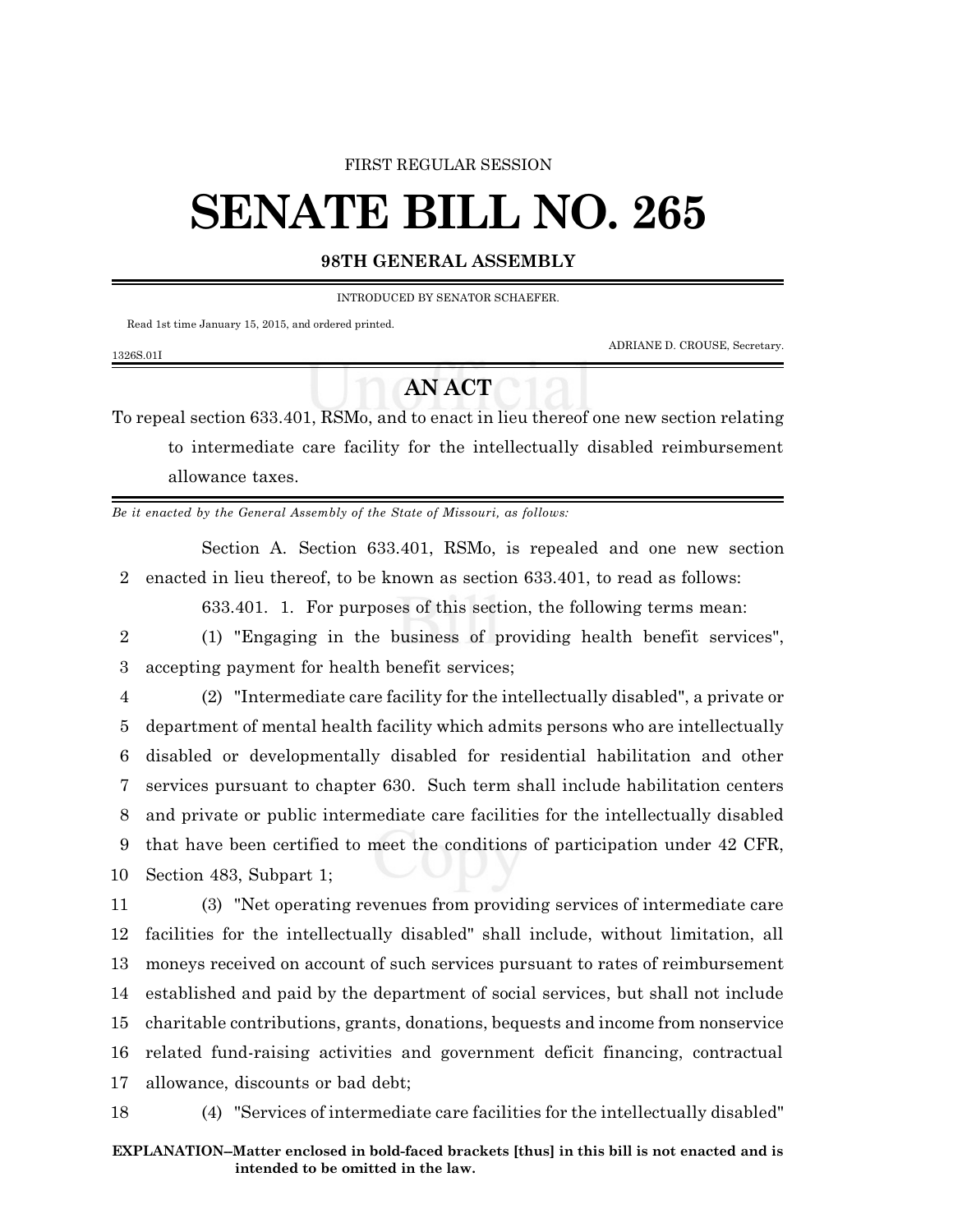has the same meaning as the term "services of intermediate care facilities for the mentally retarded", as used in Title 42 United States Code, Section 21 1396b(w)(7)(A)(iv), as amended, and as such qualifies as a class of health care services recognized in federal Public Law 102-234, the Medicaid Voluntary Contribution and Provider Specific Tax Amendment of 1991.

 2. Beginning July 1, 2008, each provider of services of intermediate care facilities for the intellectually disabled shall, in addition to all other fees and taxes now required or paid, pay assessments on their net operating revenues for the privilege of engaging in the business of providing services of the intermediate care facilities for the intellectually disabled or developmentally disabled in this state.

 3. Each facility's assessment shall be based on a formula set forth in rules and regulations promulgated by the department of mental health.

 4. For purposes of determining rates of payment under the medical assistance program for providers of services of intermediate care facilities for the intellectually disabled, the assessment imposed pursuant to this section on net operating revenues shall be a reimbursable cost to be reflected as timely as practicable in rates of payment applicable within the assessment period, contingent, for payments by governmental agencies, on all federal approvals necessary by federal law and regulation for federal financial participation in payments made for beneficiaries eligible for medical assistance under Title XIX of the federal Social Security Act.

 5. Assessments shall be submitted by or on behalf of each provider of services of intermediate care facilities for the intellectually disabled on a monthly basis to the director of the department of mental health or his or her designee and shall be made payable to the director of the department of revenue.

 6. In the alternative, a provider may direct that the director of the department of social services offset, from the amount of any payment to be made by the state to the provider, the amount of the assessment payment owed for any month.

 7. Assessment payments shall be deposited in the state treasury to the credit of the "Intermediate Care Facility Intellectually Disabled Reimbursement Allowance Fund", which is hereby created in the state treasury. All investment earnings of this fund shall be credited to the fund. Notwithstanding the provisions of section 33.080 to the contrary, any unexpended balance in the intermediate care facility intellectually disabled reimbursement allowance fund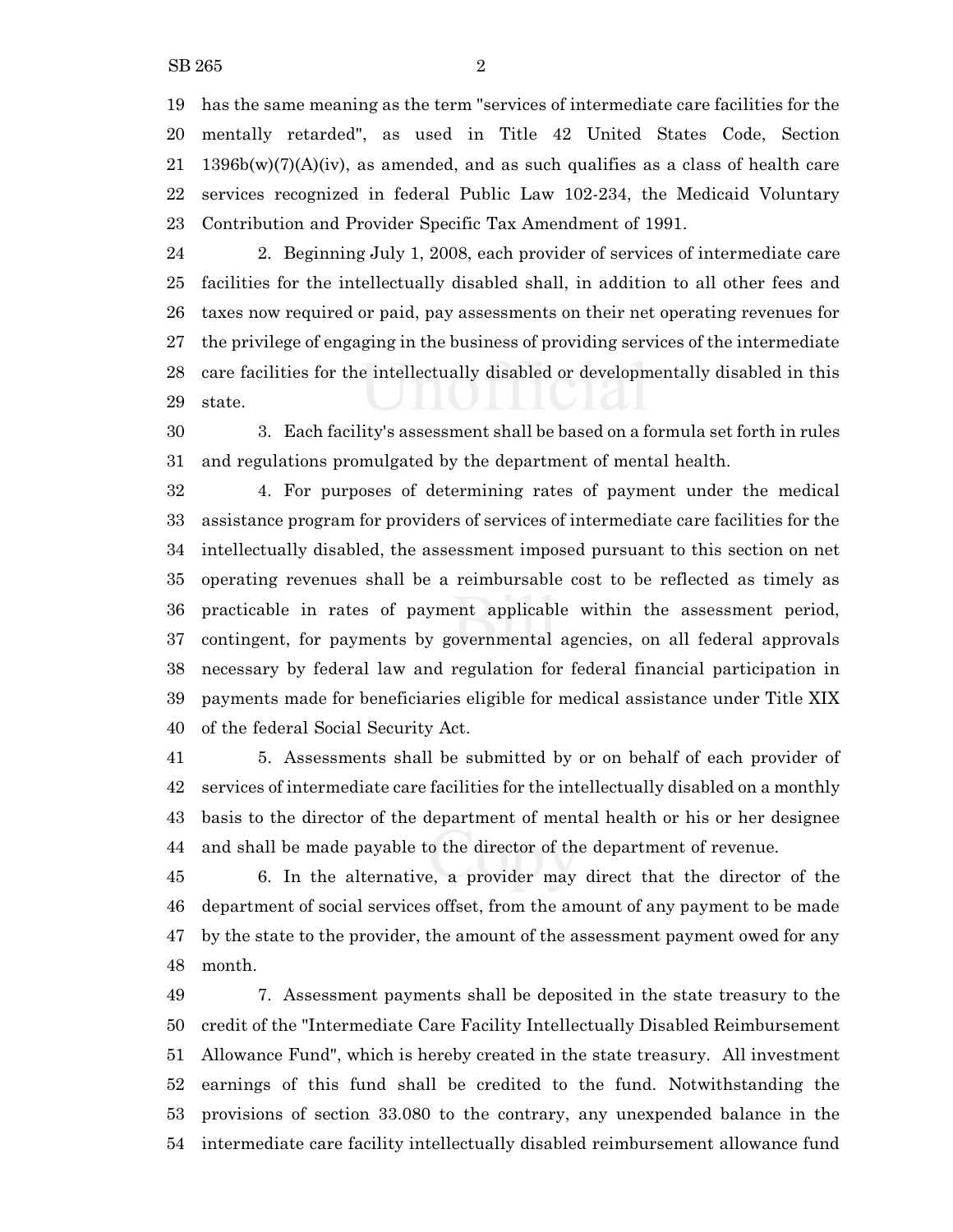at the end of the biennium shall not revert to the general revenue fund but shall accumulate from year to year. The state treasurer shall maintain records that show the amount of money in the fund at any time and the amount of any investment earnings on that amount.

 8. Each provider of services of intermediate care facilities for the intellectually disabled shall keep such records as may be necessary to determine the amount of the assessment for which it is liable under this section. On or before the forty-fifth day after the end of each month commencing July 1, 2008, each provider of services of intermediate care facilities for the intellectually disabled shall submit to the department of social services a report on a cash basis that reflects such information as is necessary to determine the amount of the assessment payable for that month.

 9. Every provider of services of intermediate care facilities for the intellectually disabled shall submit a certified annual report of net operating revenues from the furnishing of services of intermediate care facilities for the intellectually disabled. The reports shall be in such form as may be prescribed by rule by the director of the department of mental health. Final payments of the assessment for each year shall be due for all providers of services of intermediate care facilities for the intellectually disabled upon the due date for submission of the certified annual report.

 10. The director of the department of mental health shall prescribe by rule the form and content of any document required to be filed pursuant to the provisions of this section.

 11. Upon receipt of notification from the director of the department of mental health of a provider's delinquency in paying assessments required under this section, the director of the department of social services shall withhold, and shall remit to the director of the department of revenue, an assessment amount estimated by the director of the department of mental health from any payment to be made by the state to the provider.

 12. In the event a provider objects to the estimate described in subsection 11 of this section, or any other decision of the department of mental health related to this section, the provider of services may request a hearing. If a hearing is requested, the director of the department of mental health shall provide the provider of services an opportunity to be heard and to present evidence bearing on the amount due for an assessment or other issue related to this section within thirty days after collection of an amount due or receipt of a